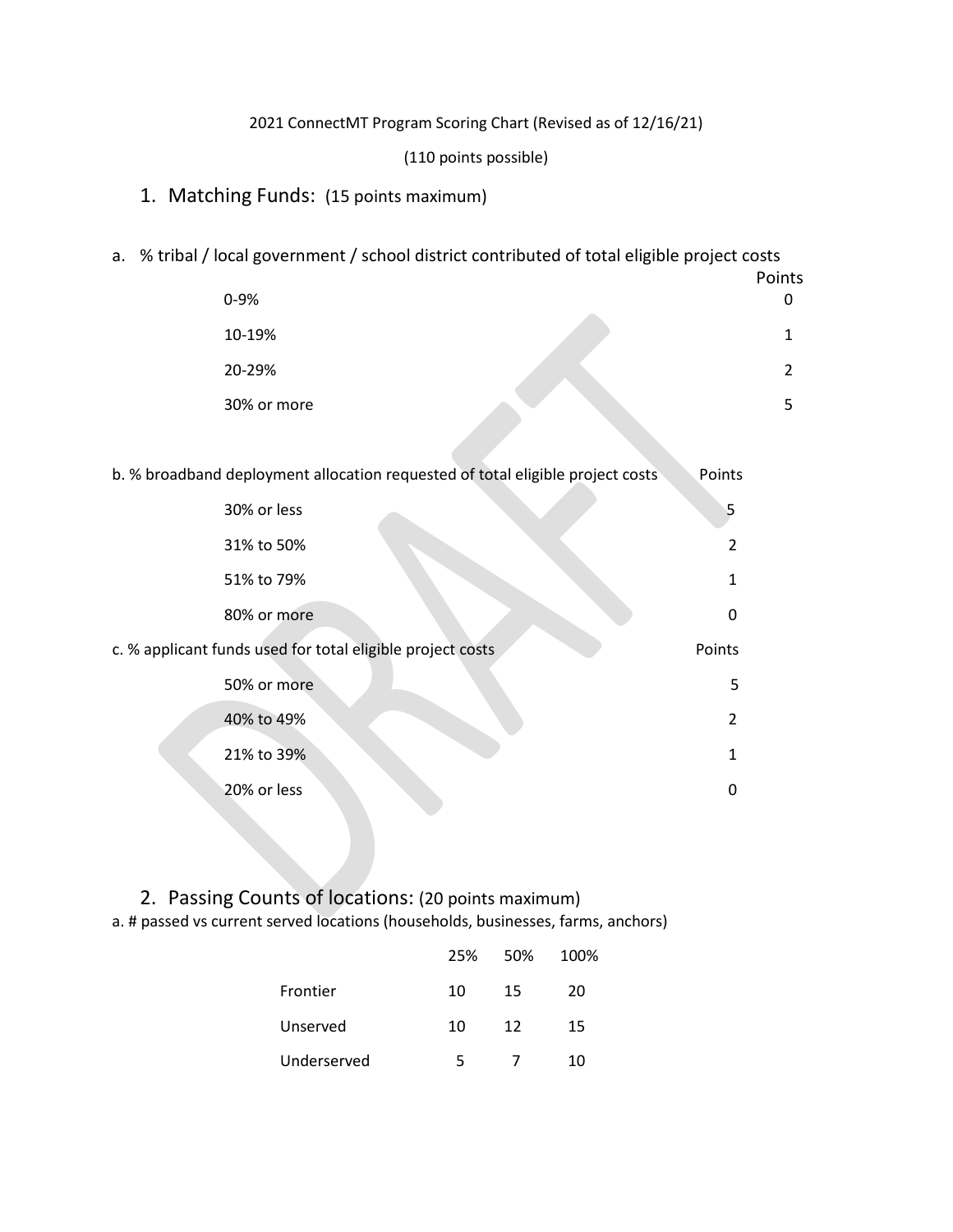# 3. Speed Tresholds of project: (30 points maximum)

| Upload /download speeds (mbps)                    | Points |  |
|---------------------------------------------------|--------|--|
| a. 100/20 up to 99/99 with scalability to 100/100 |        |  |
| 100% (of project)                                 | 20     |  |
| 75%                                               | 15     |  |
| 50%                                               | 10     |  |
| 25%                                               | 5      |  |
| b. 100/100 or higher                              |        |  |
| 100%                                              | 30     |  |
| 75%                                               | 20     |  |
| 50%                                               | 10     |  |
| 25%                                               | 5      |  |

# 4. Use of Existing Infrastructure: (20 points maximum)

a. Use of existing rights of ways and easements: 5 points

- b. Use of existing fiber optics middle mile infrastructure: 5 points
- c. colocation of existing & new facilities for public safety communication networks: 10 points

# 5. Timeframe to Complete Project: (5 points maximum)

- a. up to 2 years: 5 points
- b. over 2 years up to 3 years: 3 points
- 6. # of Montana Jobs Created or maintained relative to county(ies) of project area: (10 points maximum) 1% or more increase in jobs created: 10 points